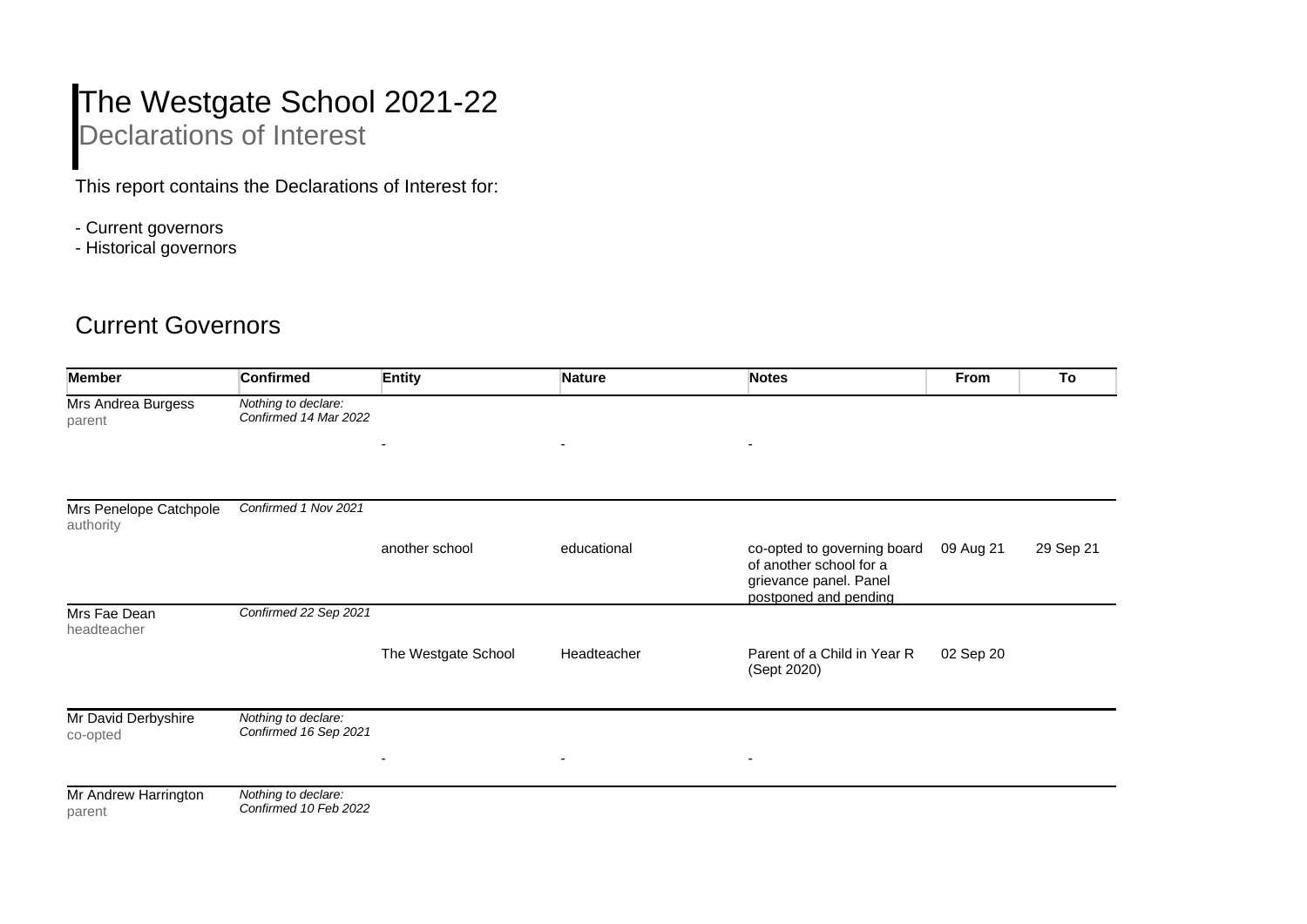|                                              |                                                                              | Confirmed 6 Oct 2021                                                          |                          |  |  |  |
|----------------------------------------------|------------------------------------------------------------------------------|-------------------------------------------------------------------------------|--------------------------|--|--|--|
| University of Winchester                     | Employee and Programme<br>Leader for School Based<br><b>Teacher Training</b> |                                                                               |                          |  |  |  |
| Nothing to declare:<br>Confirmed 7 Oct 2021  |                                                                              |                                                                               |                          |  |  |  |
| Confirmed 9 Mar 2022                         |                                                                              |                                                                               |                          |  |  |  |
| The Orchard Child<br>Psychology Service      | Associate                                                                    | I work locally as a child<br>clinical psychologist<br>therefore work, and may | 01 Apr 20                |  |  |  |
| Nothing to declare:<br>Confirmed 4 Apr 2022  |                                                                              |                                                                               |                          |  |  |  |
| Nothing to declare:<br>Confirmed 10 Feb 2022 | $\overline{\phantom{a}}$                                                     | $\overline{\phantom{a}}$                                                      |                          |  |  |  |
| Nothing to declare:<br>Confirmed 21 Oct 2021 |                                                                              |                                                                               |                          |  |  |  |
| Nothing to declare:<br>Confirmed 15 Sep 2021 |                                                                              |                                                                               |                          |  |  |  |
|                                              |                                                                              |                                                                               | work in the future, with |  |  |  |

- - -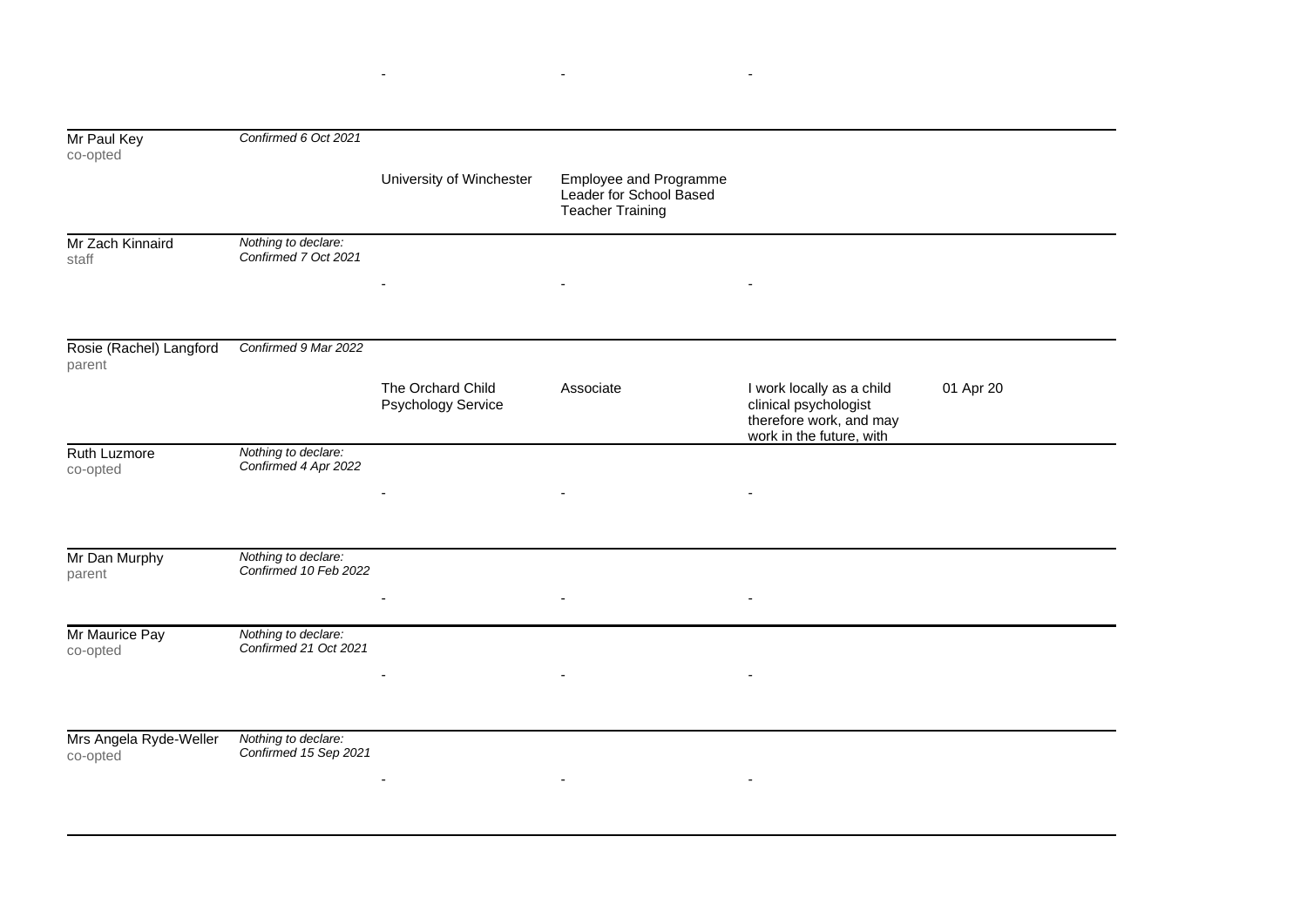| Mr Christopher Sermon<br>co-opted    | Confirmed 1 Apr 2022                        |                      |                          |                                                                                                                 |           |           |
|--------------------------------------|---------------------------------------------|----------------------|--------------------------|-----------------------------------------------------------------------------------------------------------------|-----------|-----------|
|                                      |                                             | close family members | Product supply           | The school purchased a<br>piece of scientific equipment<br>(a Rubens tube) from my<br>son, Alex Sermon for £95. | 17 Mar 22 | 17 Mar 22 |
| Mrs Ann Stanhope<br>associate member | Nothing to declare:<br>Confirmed 2 Oct 2021 |                      |                          |                                                                                                                 |           |           |
|                                      |                                             |                      |                          |                                                                                                                 |           |           |
| Mrs Karen Wild<br>other              | Nothing to declare:<br>Confirmed 4 Mar 2022 |                      |                          |                                                                                                                 |           |           |
|                                      |                                             |                      |                          |                                                                                                                 |           |           |
| Mrs Sarah Willcox<br>clerk           | Confirmed 16 Sep 2021                       |                      |                          |                                                                                                                 |           |           |
|                                      |                                             | <b>LA Clerk</b>      | Hampshire County Council | I may cover Clerk for other<br>schools in Hampshire.                                                            | 07 Sep 20 |           |
| Mr Simon Wilson<br>co-opted          | Confirmed 12 Sep 2021                       |                      |                          |                                                                                                                 |           |           |
|                                      |                                             | The Westgate School  | Parent                   | I have daughters in year 7<br>and year 11 at the school                                                         |           |           |
|                                      |                                             | The Westgate School  | Parent                   | I have a daughter in year 8<br>at the school                                                                    |           |           |